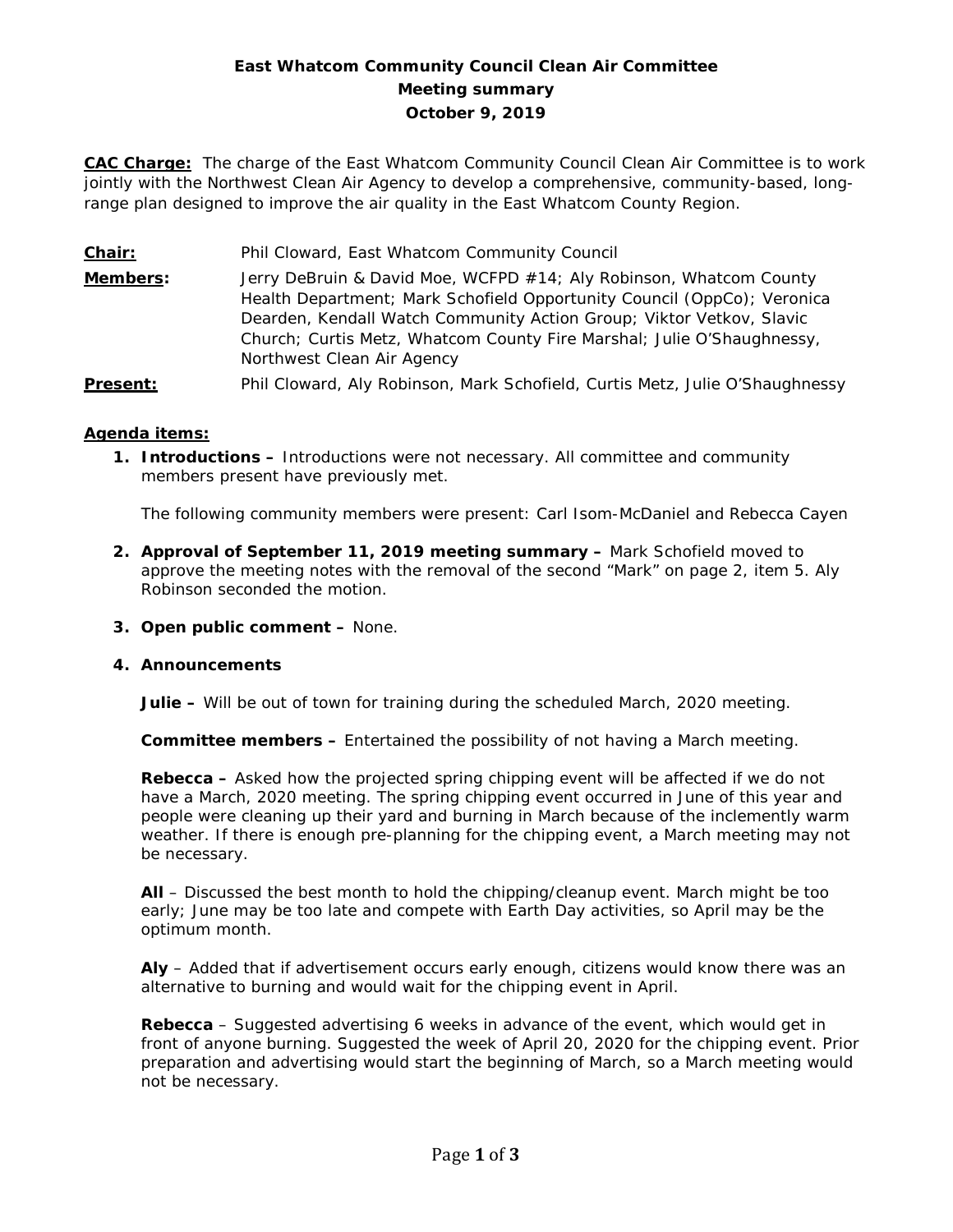**All –** Agreed that with the event occurring the week of April 20, 2020 and advertisement commencing 6 weeks prior, a March 2020 meeting is unnecessary.

## **5. Wood stove replacement grant (FY17-19) update**

**Mark –** Appreciates the feedback Carl has provided about community members unsure of where they are at in the change-out program and progress. Mark reiterated the numerous stages of the process including contacting community members, obtaining bids, securing installation dates, etc. Mark will check in with the OC crew to make sure things are progressing and citizens are staying informed.

CEC home energy advisors have 2-3 audits scheduled over the next several weeks. OC staff is working through a list of potential change-out candidates. This grant cycle is starting out strong.

**Julie –** NWCAA and the OC meet regularly to evaluate the program's progress and to make adjustments as necessary.

**Mark –** Next meeting will bring a summary of how many people were served and the number of stove installed.

#### **6. Biomass/smoke reduction fall event**

### **Chipping**

**Rebecca** – The event was enormously successful. Fifty people signed up prior to the event as required. People who had remarkably large amounts of material or who registered after the deadline were put on a waiting list. There were only two households who had issues because of the was the material was stacked. Everyone was extremely grateful for the event and impressed with the chipping crew. Only two residents were not served. One made contact an hour before the event. The other made contact the following day. Rebecca went out to every site to talk to people about the process and how to prepare their material. Chipping was done on a Monday and a Thursday. Six people asked for assistance to manage their material. Last event there were 44 people in need of help from volunteers.

**Julie –** It appears that everyone who wanted to participate, made contact and participated.

**Rebecca** – Perhaps with earlier advertisement, the demand would be greater. The final amount of chips produced during this event was 21.5 tons. One cubic yard of chips weighs approximately 600 pounds.

**Carl –** Asked where the chips were dumped as several piles of chips were dumped on Limestone Road.

**Rebecca –** Zender delivered to one household who requested the material. Otherwise, all other chips were placed at a farm known to Zender. Residents who participated were almost exclusively from Paradise North and Peaceful Valley. Only one resident from Paradise South participated. This may be the result that the community newsletters did not go out prior to the event, or that there was not a community "ambassador" for Paradise South to promote the program.

**Aly –** Suggested mailing a flyer 6-8 weeks prior to the event to advertise. In addition, identifying the same time twice a year (April & September) would be helpful to make the event more widely known.

**All –** Graphic developers, mail services, additional distribution options and other funding sources need to be further investigated and discussed by the committee.